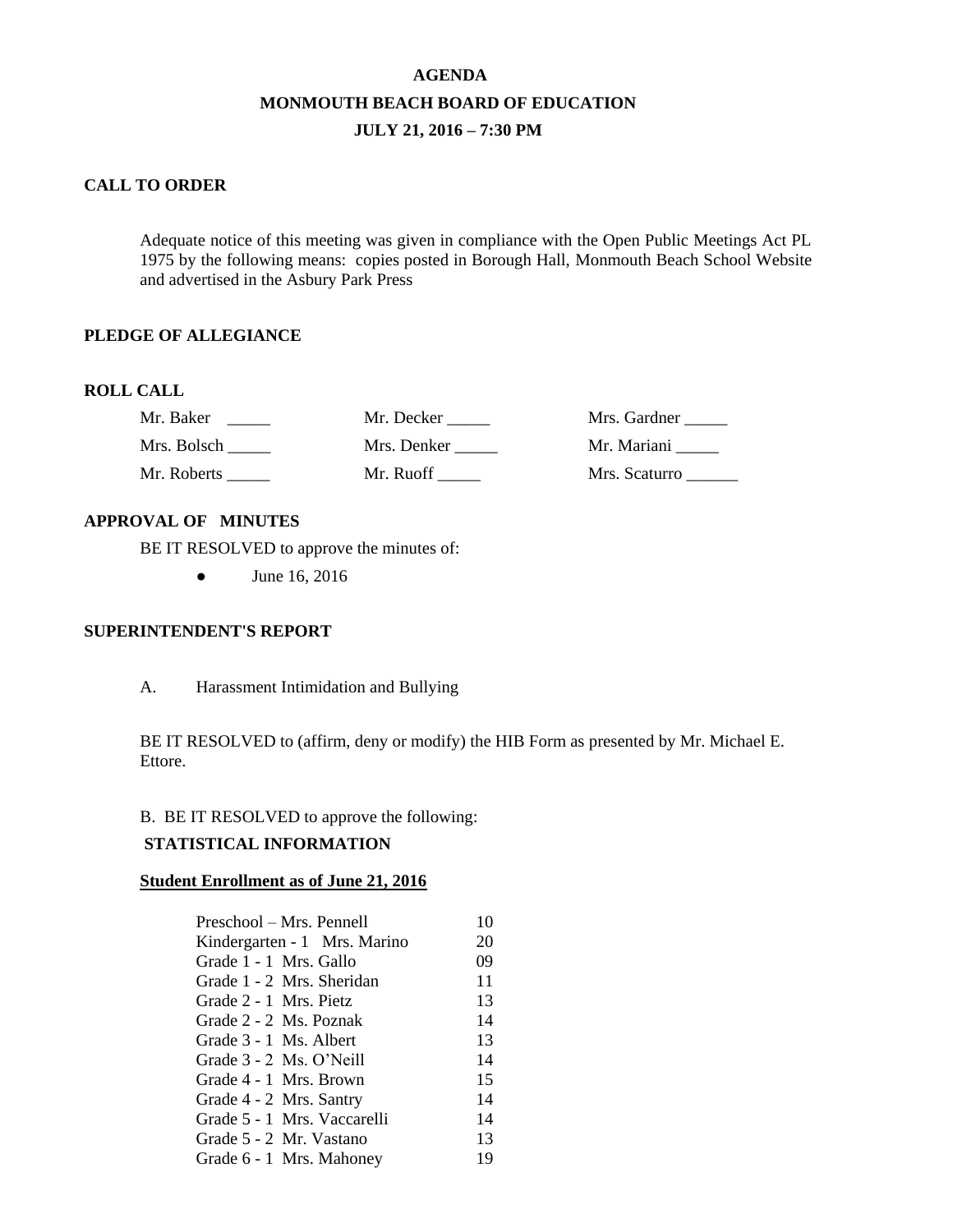| Grade 6 - 2 Mrs. Silakowski | 17  |
|-----------------------------|-----|
| Grade 7 - 1 Mrs. Sullivan   | 16  |
| Grade 7 - 2 Mr. Vincelli    | 12  |
| Grade 8 - 1 Mrs. McMahon    | 14  |
| Grade 8 - 2 Mrs. Sandler    | 16  |
| Total                       | 254 |
|                             |     |

Special Education (Out of District): 3 One student in the following placements: Oceanport Schools (1) Harbor School (1) Long Branch School (1)

| Student Attendance                   |       |          |       |
|--------------------------------------|-------|----------|-------|
| September                            | 98%   | February | 98%   |
| October                              | 97%   | March    | 93%   |
| November                             | 94%   | April    | 98%   |
| December                             | 95%   | May      | 96%   |
| January                              | 94%   | June     | 97%   |
| <b>Staff Attendance</b><br>September | 99%   | February | 96%   |
| October                              | 97.5% | March    | 96.5% |
| November                             | 96.5% | April    | 97%   |
| December                             | 95.5% | May      | 92.5% |
| January                              | 97%   | June     | 96%   |

### Fire Drills

Tuesday, June 7, 2016 @ 8:55 a.m.

Student Attendance

#### Security Drill

Tabletop – June 29, 2016 @ 9:00 a.m.

C. BE IT RESOLVED to approve the submission of Monmouth Beach School's proposed Comprehensive Equity Plan for years 2016-2019.

 D. BE IT RESOLVED to approve Monmouth Beach School's Statement of Assurance for the Use of Paraprofessional Staff for the 2016-2017 school year.

#### **PUBLIC DISCUSSION**

In compliance with Open Public Meetings Act PL 1975, Chapter 10:4-12 subsection b, - A public body may exclude the public only from that portion of a meeting at which the public body discusses any matter involving the employment, appointment, termination of employment, terms and conditions of employment evaluation of the performance of promotion or discipline of any specific prospective public officer or employees or current public offer or employee employed or appointed by the public body, unless all the individual employees or appointees whose rights could be adversely affected request in writing that such matter or matters be discussed at a public meeting. As per Board Bylaws, 0167, public participation in Board Meetings, such remarks are to be limited to five minutes duration. The Board of Education, though affording the opportunity for members of the public to comment will not engage and/or make remarks concerning matters of student confidentiality and/or matters of personnel wherein employees of the District have not been given notice of the Board's intent to discuss their terms and conditions of employment. Members of the public are reminded that though they are afforded the opportunity to address the Board, they are not given license to violate the laws of slander. Comments made by members of the public that are not in keeping with the orderly conduct of a public meeting will be asked to yield the floor and if they fail to do so may be subject to charges under New Jersey statues associated with disruption of a public meeting.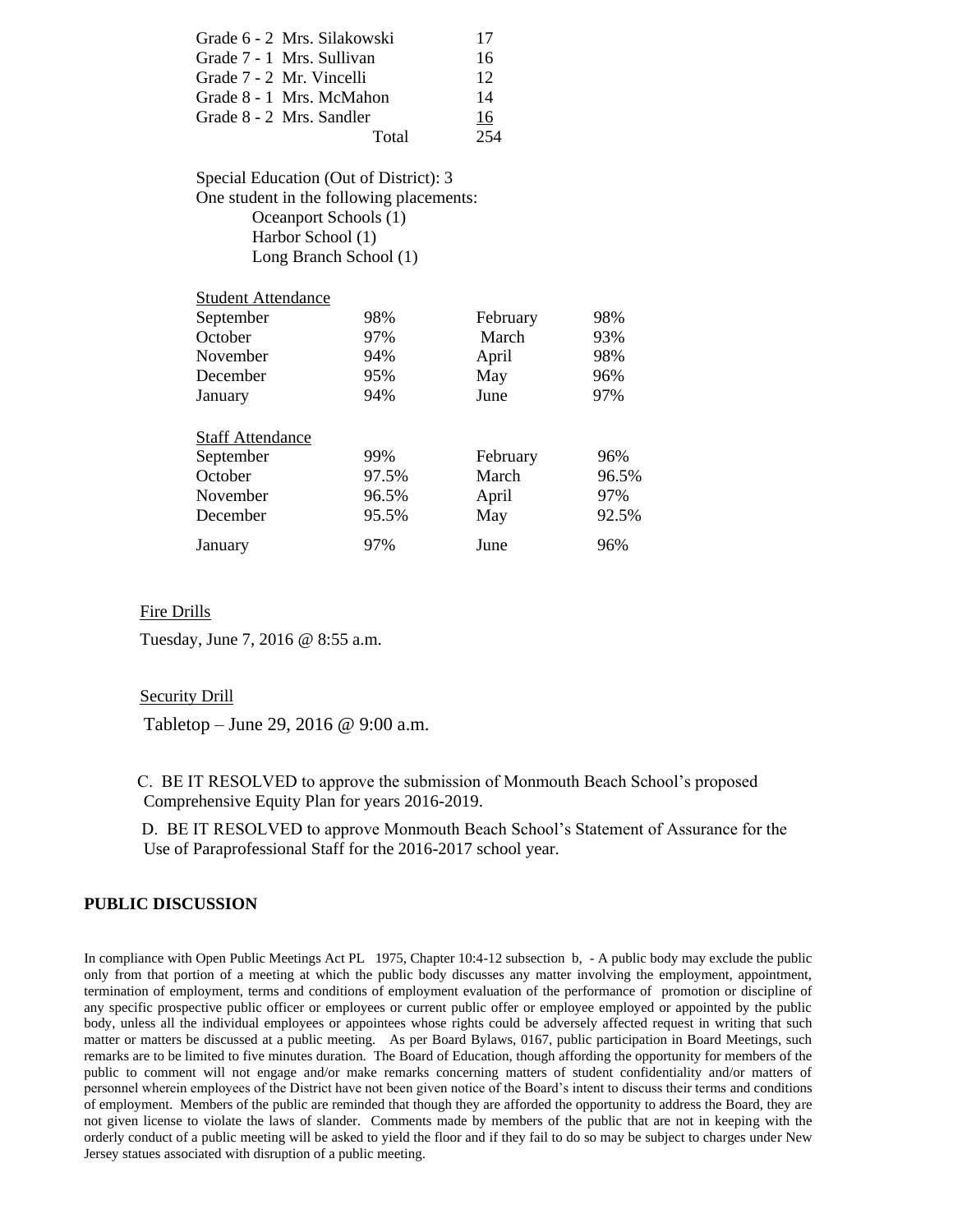# **PTO UPDATE**

# **FINANCE**

Dianne Bolsch, Chair

David Baker, Steve Mariani, Leo Decker

A. BE IT RESOLVED to approve bill lists for June 30 in the amount of \$41,332.07 and July in the amount of \$76,127.57 and payroll reports for July 2015 through April 30, 2016

BE IT FURTHER RESOLVED to approve Board Secretary Report for the month of April as submitted and attached to and made part of the minutes and

BE IT FURTHER RESOLVED, that pursuant to NJAC 6A:23A-16.10(c)4 that after a review of the secretary's monthly financial report and upon consultation with the appropriate district officials, to the best of our knowledge, no major account or fund has been overexpended and that sufficient funds are available to meet the District's financial obligations for the remainder of the fiscal year.

- B. BE IT RESOLVED to approve the tuition contract with Monmouth Beach School and student (EP) in the amount of \$5,500.00 for the 2016-17 school year.
- C. BE IT RESOLVED to approve the following service contracts for the 2016-17 school year:

| System Sales – Fire Alarm System Testing $&$ Inspection \$1,825 |         |       |
|-----------------------------------------------------------------|---------|-------|
| Clock System Testing and Inspection                             |         | 685   |
| Monitoring                                                      |         | \$400 |
| Jersey State Controls – Building Management System              | \$3,120 |       |
| <b>Bollinger Student Accident Insurance</b>                     | \$2,758 |       |

 D. BE IT RESOLVED to approve membership in New Jersey School Boards Association in the amount of \$2,876.60

 E. BE IT RESOLVED to approve insurance through New Jersey Schools Insurance Group as follows:

|    | General Liability           |         |    | \$29,278                 |
|----|-----------------------------|---------|----|--------------------------|
|    | E&O                         |         |    | \$7,809                  |
|    | Umbrella (included)         |         |    |                          |
|    | <b>Workers Compensation</b> |         |    | \$34,561                 |
|    | Supplemental Indemnity      |         | S  | 944                      |
|    | <b>Bonds</b>                |         | \$ | 987                      |
|    | Total                       |         |    | \$73,579 (1/2% increase) |
| F. | Systems 3000                | \$8,305 |    |                          |
| G. | Eastern Datacomm            | \$4,372 |    |                          |

H. BE IT RESOLVED, to approve the submission of the District's IDEA application for fiscal year 2016 as follows: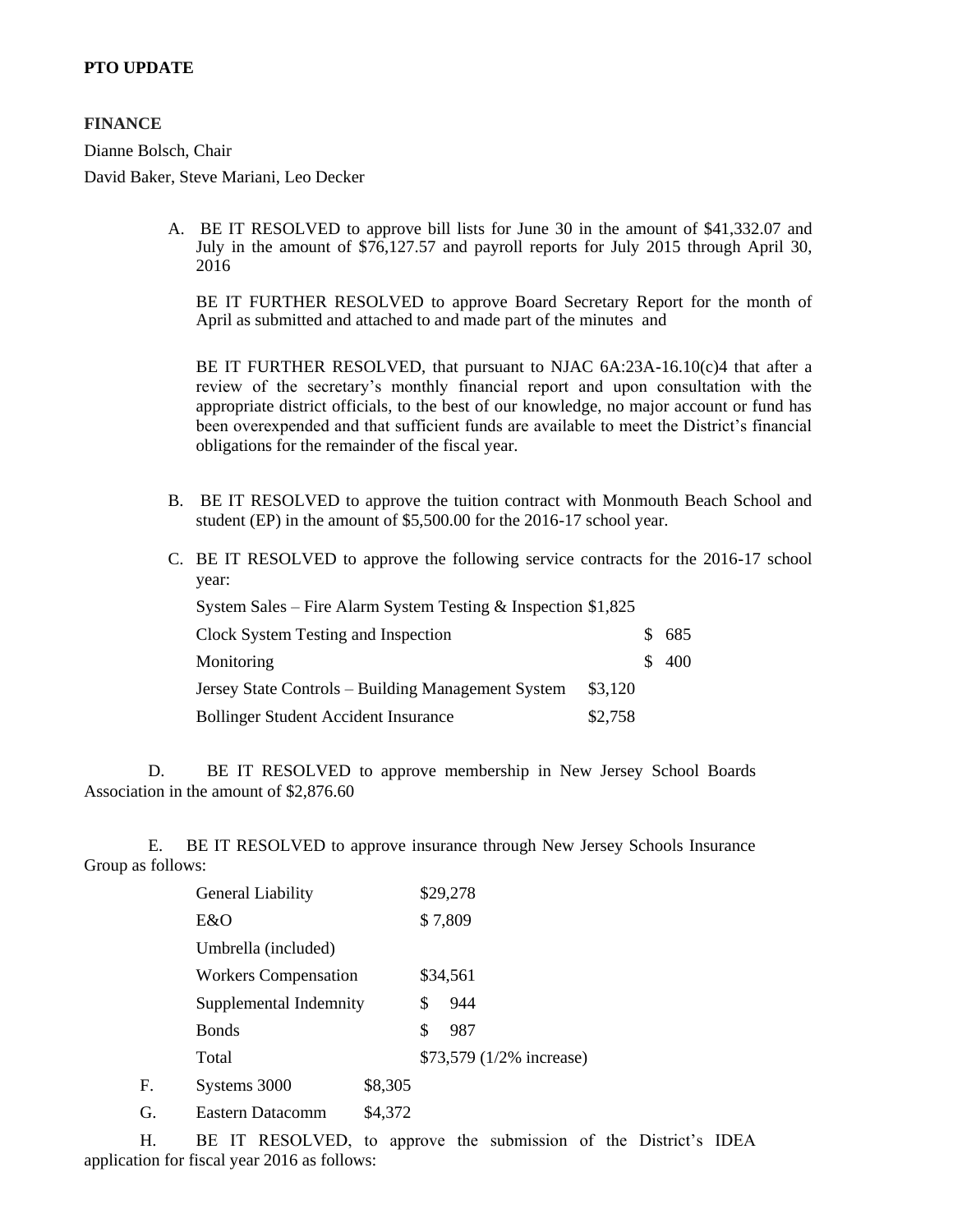|  | Basic |  | \$66,505 |
|--|-------|--|----------|
|--|-------|--|----------|

Preschool - \$910

BE IT RESOLVED to send three special education students to Oceanport Schools to attend their Extended School Year program at a cost of \$4,283.74 per student (\$12,851.22)

# **PERSONNEL**

Sandi Gardner Chair,

Kathy Denker, David Roberts, Kelly Scaturro

- A. BE IT RESOLVED to approve Alyssa Purcell from Monmouth University to complete a 10 hour field placement teacher observation with Meghan Vaccarelli for the 16-17 school year.
- B. BE IT RESOLVED to appoint Joshua DeSantis as Affirmative Action Officer.
- C. BE IT RESOLVED to appoint Joshua DeSantis as our 504 Officer.
- D. BE IT RESOLVED to appoint Joshua DeSantis as Attendance Officer.
- E. BE IT RESOLVED to approve non-tenured teacher, Alexandria Maxcy, from Step 6-7 of the teachers' approved salary guide to step  $6-7 + MA$  of the approved teachers' salary guide for the 2016-2017 school year.
- F. BE IT RESOLVED to approve Jason Vastano (Grade 8 General Algebra) and Dorothy Mahoney (Grade 8 Algebra I) for PARCC Math tutorial before school during late January through February at a stipend of \$461.50 each.
- G. BE IT RESOLVED to approve the financial extraordinary services for the 2016 summer extended year program for Speech services by Tina Freglette at \$60.00 from \$50.00 approved at May 17, 2016 board meeting.
- H. BE IT RESOLVED to approve the Comprehensive Equity Plan for School Years 2016- 2017 through 2018-2019
- I. BE IT RESOLVED to approve the 2016-2017 Extracurricular Teacher Assignments per the approved teachers' approved 'Extracurricular Guide'.

| 2016-2017 EXTRACURRICULAR TEACHER ASSIGNMENTS |                                   |  |
|-----------------------------------------------|-----------------------------------|--|
| <b>HOMEWORK CLUB (3)</b>                      | 8 <sup>TH</sup> GRADE ADVISOR (2) |  |
| Barbara Brown                                 | Donna O'Neill                     |  |
| Rianne Albert                                 | Alison McMahon                    |  |
| Nancy Pietz                                   |                                   |  |

| <b>STUDENT COUNCIL</b> (1) | <b>NJ HONOR SOCIETY (1)</b> |
|----------------------------|-----------------------------|
| Doreen Silakowski          | Denise Sullivan             |

| <b>TALENT SHOW (2)</b> | <b>STATE TEST PREP (2)</b> |
|------------------------|----------------------------|
| Donna O'Neill          | Jessica Joseph             |
| Erin Deininger         | Kory Poznak                |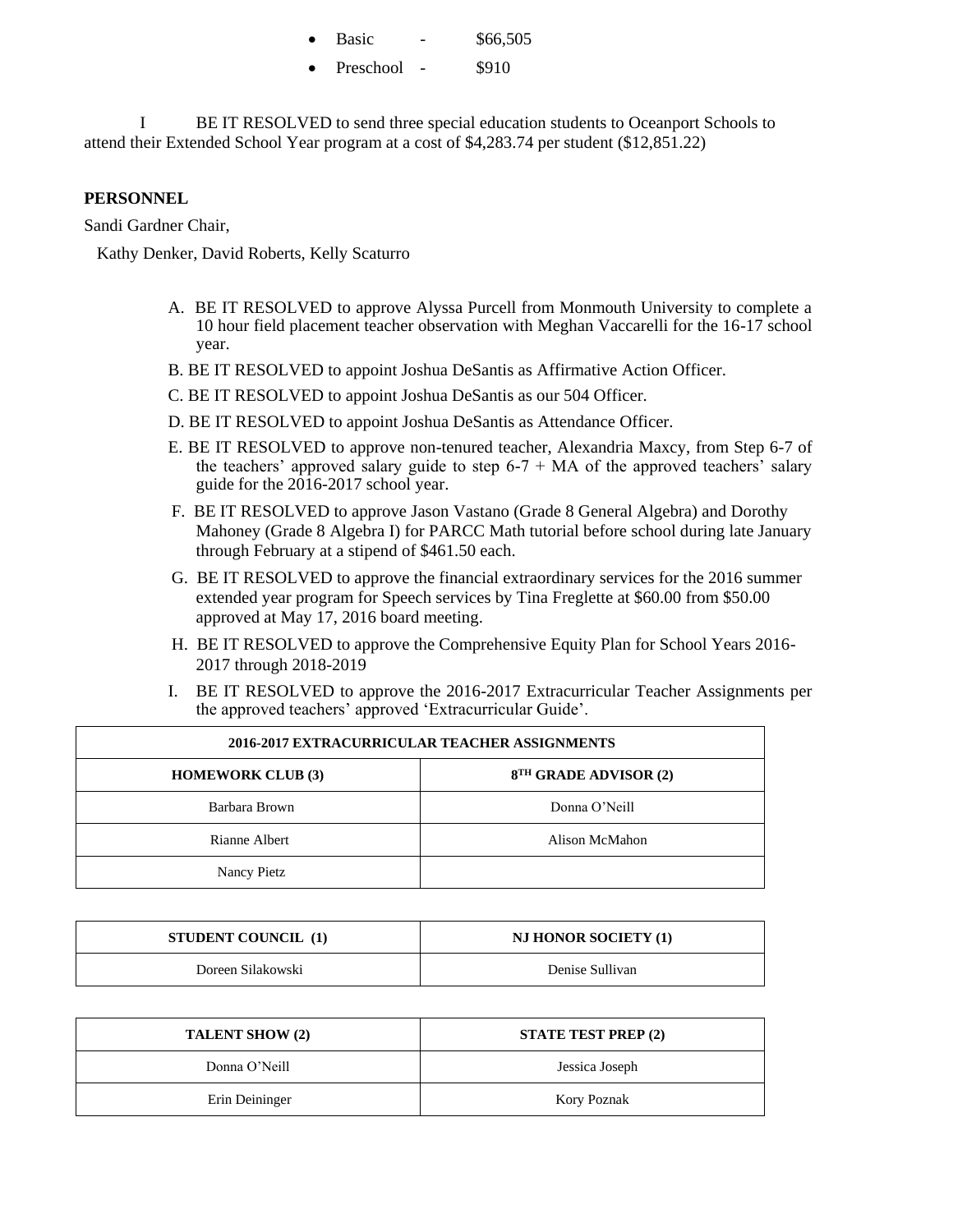| <b>CAMP BERNIE</b> (6) | <b>BOSTON TRIP (6)</b> |
|------------------------|------------------------|
| Dorothy Mahoney        | Donna O'Neill          |
| Susan Gillick          | Pete Vincelli          |
| Jason Vastano          | Susan Gillick          |
| Jaclyn Fuchs           | Ali Maxcy              |
| Michael Kammerer       | Alison McMahon         |
| Doreen Silakowski      | Michael Kammerer       |

| <b>SCHOOL DANCES (3)</b> | $\textbf{PLAN}$ (1) |
|--------------------------|---------------------|
| Jaclyn Fuchs             | Meghan Vaccarelli   |
| Jennifer Loxton          |                     |
| Dina LoPiccolo           |                     |

| <b>WINTER CONCERT</b>     | <b>SPRING CONCERT</b>     |
|---------------------------|---------------------------|
| \$0 stipend (in contract) | \$0 stipend (in contract) |
| Katherine Bazley          | Deborah Tuzzo             |
| Tina Freglette            | <b>Tracy Pennell</b>      |
| <b>Tracy Pennell</b>      | Barbara Brown             |
| Debra Marino              | Debra Marino              |
| Donna O'Neill             | Dorothy Mahoney           |
| Rachel Mogavero           | Kara Sheridan             |
| Erin Deininger            | Pete Vincelli             |
| Lori Gallo                | Jason Vastano             |
| Stephanie Santry          | Alison McMahon            |
| Ali Maxcy                 | Jessica Joseph            |
| Jaclyn Fuchs              | Rianne Albert             |
| Michael Kammerer          | Amy Hall (art show)       |
| Jennifer Loxton           | Meghan Vaccarelli         |
| Doreen Silakowski         | Dina LoPiccolo            |
| Kory Poznak               | Susan Gillick             |
| Nancy Pietz               | <b>Emily Steeber</b>      |
| <b>Emily Steeber</b>      |                           |
| Denise Sullivan           |                           |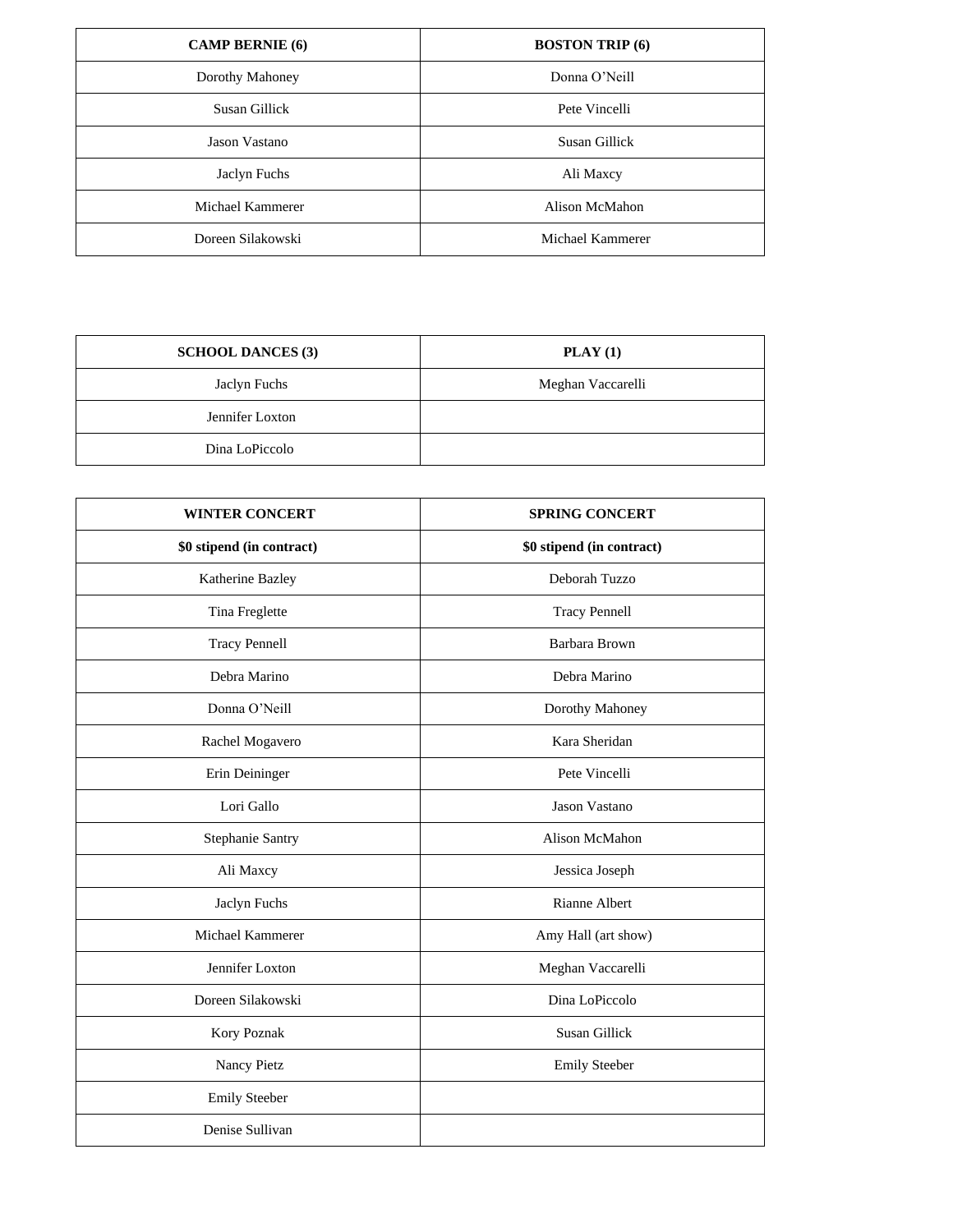| <b>MENTOR FOR NOVICE TEACHER</b> |  |
|----------------------------------|--|
| Erin Deininger                   |  |

| <b>BAND/CHORUS</b>   | <b>CHEERLEADING</b> |
|----------------------|---------------------|
| <b>Emily Steeber</b> | Nancy Pietz         |

| <b>BASKETBALL GAME SUPERVISION (2)</b> | <b>TENNIS – BOYS AND GIRLS (1)</b> |
|----------------------------------------|------------------------------------|
| Jason Vastano                          | Doreen Silakowski                  |
| Michael Kammerer                       |                                    |

| <b>GIRLS SOFTBALL</b> |  |
|-----------------------|--|
| Dorothy Mahoney       |  |
|                       |  |
|                       |  |
| YEARBOOK (2)          |  |
|                       |  |
| Kory Poznak           |  |
| Jaclyn Fuchs          |  |

Dorothy Mahoney

# **CURRICULUM AND INSTRUCTION**

Chair Kathleen Denker

Leo Decker, Sandi Gardner, David Roberts

A. BE IT RESOLVED to approve the tentative Cross Country Schedule for the 2016-2017 school year:

#### **MONMOUTH BEACH SCHOOL**

# **CROSS COUNTRY SCHEDULE**

**2016-2017**

| DATE      | TEAM                 | $H=HOME/A = AWAY$ |
|-----------|----------------------|-------------------|
| 9/20/2016 | <b>Henry Hudson</b>  | A                 |
| 9/22/2016 | <b>Little Silver</b> | Н                 |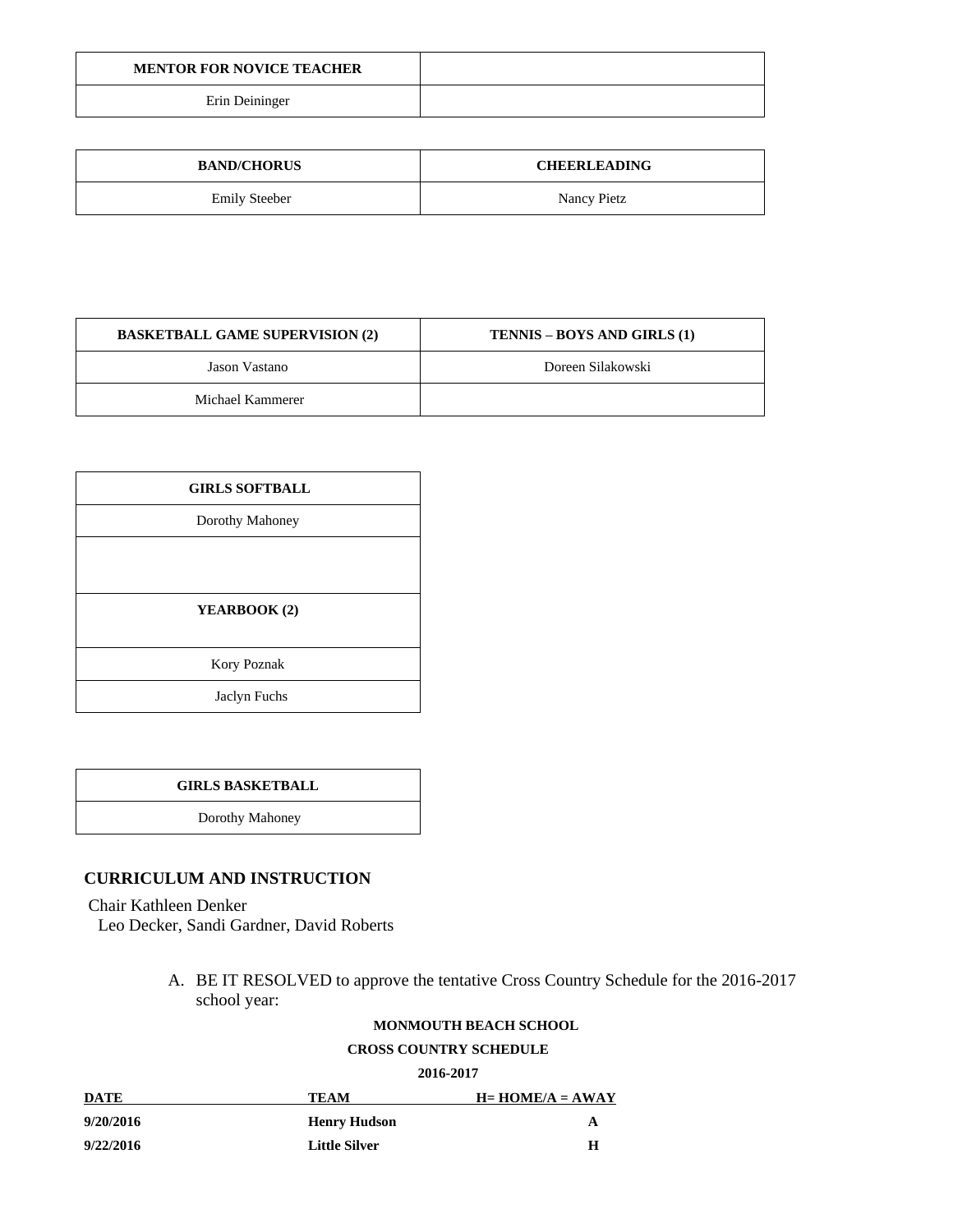| 9/27/2016  | <b>Rumson</b>            | TBD        |
|------------|--------------------------|------------|
| 10/06/2016 | Keansburg                | H          |
| 10/13/2016 | <b>Ranney</b>            | A          |
| 10/19/2016 | <b>Union Beach</b>       | <b>TBD</b> |
| 10/24/2016 | <b>Fair Haven</b>        | H          |
| 10/26/2016 | <b>Meet of Champions</b> | A          |
|            | <b>Bucks Mills Park</b>  |            |
|            | (Rain Date 10/27/16)     |            |

**Updated 07/05/2016**

#### **ALL MEETS START AT APPROX. 3:45 – 4:00**

#### **BUILDING AND GROUNDS**

David Baker, Chair

Dianne Bolsch, Leo Decker, Steve Mariani

BE IT RESOLVED to approve the Building Use Form for the following:

MB PTO Play – Use of the gym for play practice and show 11/14-11/18 from 2:45 p.m.  $-10:00$  p.m. and  $11/19$  from 9:00 a.m.  $-6:00$  p.m.

#### **POLICY**

David Roberts, Chair Sandi Gardner, Leo Decker, Kathy Denker

For First Reading

- P 1220 Employment of Chief School Administrator
- P 1310 Employment of School Business Administrator/Board Secretary
- R 2414 Programs and Services for Students in High Poverty and in High Need School Districts
- P 3111 Creating Positions
- P 3142 Employment Contract
- P 3125 Employment of Teaching Staff Members
- P 3125.2 Employment of Substitute Teachers
- P & R 3126 District mentoring Program
- P 3141 Resignation
- P & R 3144 Certification of Tenure Charges
- P 3159 Teaching Staff Member/School District Reporting Responsibilities
- P 3231 Outside Employment as Athletic Coach
- P & R 3240 Professional Development for Teachers and School Leaders
- P & R 3244 In-Service Training
- P 4159 Support Staff Member/School District Reporting Responsibilities
- P 5305 Health Services Personnel
- R 5330 Administration of Medication
- P & R 5350 Student Suicide Prevention
- P 9541 Student Teachers/Interns
- P 1140 Affirmative Action Program
- P 1523 Comprehensive Equity Plan
- P 1530 Equal Employment Opportunities
- R 1530 Equal Employment Opportunity Complaint Procedure
- P 1550 Affirmative Action Program for Employment and Contracted Services
- P & R 2200 Curriculum Content
- P 2260 Affirmative Action Program for School and Classroom Practices
- P & R 2411 Guidance Counseling
- P & R 2423 Bilingual and ESL Education
- P 2610 Educational Program Evaluation